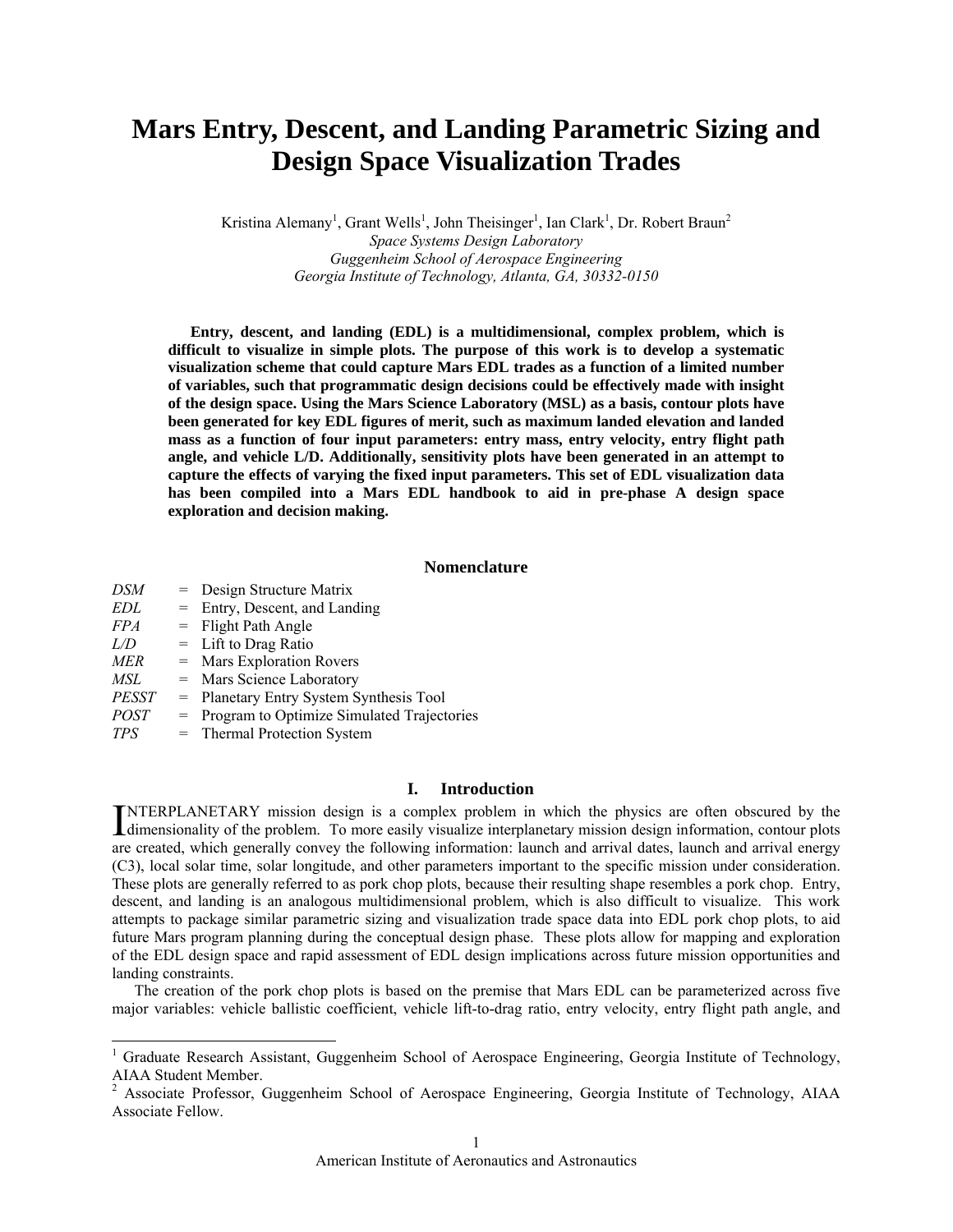atmospheric density<sup>1</sup>. For the contour plots generated thus far, a constant packaging density is assumed. This allows entry mass to be used as a surrogate for ballistic coefficient, since the forebody geometry is also fixed. Additionally, the arrival date at Mars is fixed, so atmospheric density is not included in the design space parameterization. Using these four design variables, contour plots are generated for landed mass, landed elevation, conditions at parachute deploy (Mach, altitude, and dynamic pressure), peak heat rate, total heat load, and peak deceleration.

 The resulting contour plots, which form the basis for a Mars EDL Mission Design Handbook, were generated using the Planetary Entry System Synthesis Tool (PESST), which incorporates the following EDL disciplinary models into a single framework: entry system geometry, aerodynamics, trajectory and flight dynamics, thermal response, terminal descent analysis, and weights and sizing. The disciplinary analyses are a combination of industry-standard programs, such as Mars-GRAM, as well as more approximate engineering models used to increase run time and allow for widespread access to the tool. In the following section, a more detailed explanation of the tool, along with the assumptions behind it, is presented.

#### **II. Planetary Entry System Synthesis Tool (PESST)**

The Planetary Entry System Synthesis Tool (PESST) was initially created in 2005 within the Space Systems Design Lab at Georgia Tech<sup>2</sup>. Modifications and improvements were made to this initial version to create the EDL

contour plots of this investigation. Figure 1 depicts the design structure matrix (DSM), showing the various disciplines included in the tool and the corresponding links between them. Each of these different disciplines is represented by a Matlab function, and they are all integrated within a Matlab m-file, that passes the necessary data between the various disciplines. Currently, only the feed forward links exist. Part of the future work of this task will be to add the feedback links shown in Figure 1. A brief description of the analysis methodology for each discipline is given below.

#### **A. Entry System Geometry**

Four simple geometries can be chosen within PESST, each with its own specific set of inputs: sphere-cones, biconics, capsules, and microprobes.



**Figure 1. Design Structure Matrix for PESST.** 

PESST calculates key parameters for the selected geometry, including aerodynamic reference area, surface area, wetted area, length, and volume. A surface mesh is also generated for the chosen geometry in order to discretize the surface for aerodynamic calculations.

#### **B. Aerodynamics**

PESST uses modified Newtonian theory to determine the aerodynamic coefficients of the entry body. In Newtonian aerodynamic theory, local pressure coefficient is solely a function of vehicle geometry, which has been computed in the form of a triangular mesh. For each panel, the pressure coefficient is calculated using Eq. (1).

$$
C_P = C_{P\max} \sin^2 \delta \tag{1}
$$

 $C_{pmax}$  is the stagnation point pressure coefficient, which can be approximated as constant for a given atmosphere, and  $\delta$  is the local angle between the incoming velocity vector and the geometric body. The velocity vector can be represented in terms of angle of attack, α, and sideslip angle, β. The pressure coefficient is then calculated for each triangular panel represented in the surface mesh. Breaking the coefficients for each panel into their representative body axis components –  $C_x$ ,  $C_y$ , and  $C_z$  – the overall forces in the body axes can be determined by summation, and normalized by the aerodynamic reference area, *Sref*, to maintain units of force. This method generates aerodynamic coefficients for input angles of attack and sideslip. Repeating the entire process at varying angles of attack populates tables of lift and drag coefficients as functions of angle of attack. These tables are then used to propagate the atmospheric trajectory.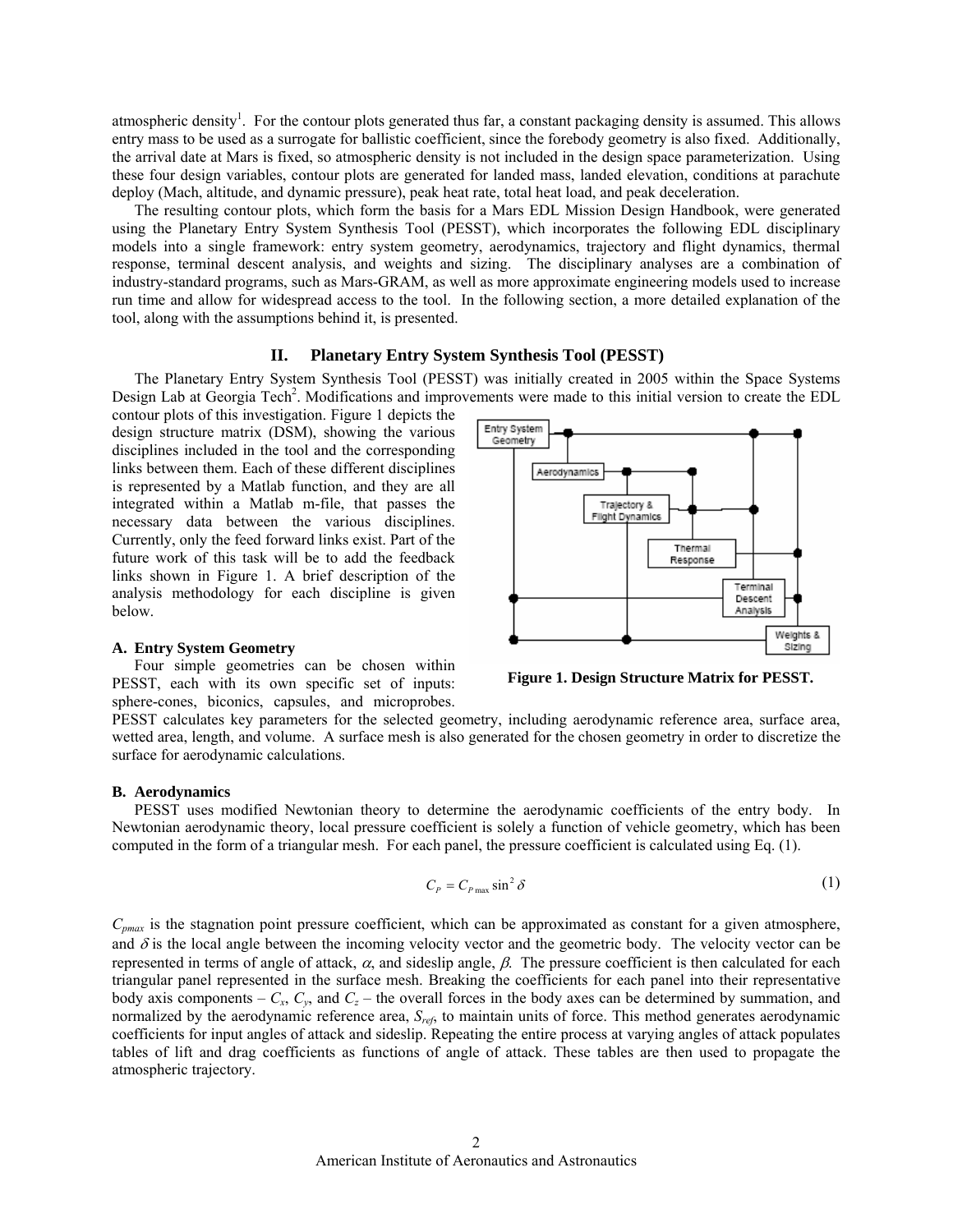#### **C. Trajectory & Flight Mechanics**

A spherical planet model is used to approximate Mars. Local gravitational acceleration is determined throughout the trajectory as a function of planetocentric altitude according to an inverse square gravity model. For the contour plots in this study, the atmosphere of Mars is based on Mars-GRAM 2005, which provides temperature, pressure, and density at a given altitude, as a function of date, time, latitude, longitude, and dust tau. PESST, however, can also simply use and exponential atmosphere, to allow the tool to be distributed to others.

Simulation of atmospheric flight within PESST is performed using a three degree-of-freedom trajectory analysis specially developed for this application, which has been validated against POST for various entry conditions. The entry trajectory is determined by integrating the equations of motion, assuming a constant mass, non-thrusting vehicle, yielding longitude, latitude, radial position, relative azimuth, relative flight path angle, and relative velocity as functions of time. This integration requires the calculation of gravity, atmospheric density, specific lift force, and specific drag force at each time step. In addition to these required variables, several auxiliary variables are calculated at each time step. Landing site relative altitude is calculated based upon an input landing site terrain elevation. Mach number is determined from relative velocity and the reference speed of sound. Dynamic pressure, ballistic coefficient, downrange, and deceleration are determined from standard expressions. While lift appears explicitly in the equations of motion and can therefore be included, there is currently no guidance algorithm implemented. This is to be left for future development.

Within the trajectory analysis, several different events can be modeled that are typically encountered by planetary probes. These include parachute or ballute deployment, a separation (e.g., backshell) event, and parachute or ballute release. Any of these events can overlap and be triggered independently. An event can also be used to terminate the simulation. An event begins when a designated variable passes through a preset "trigger value" with either increasing or decreasing slope. The variables that can be used to trigger events include dynamic pressure, Mach number, altitude, density, deceleration, velocity, and time.

#### **D. Thermal Response**

Using the appropriate trajectory information, stagnation-point heat rate is calculated. The stagnation point convective heat rate is determined according to the Sutton-Graves equation.

$$
\dot{q}_{conv} = k \cdot (\rho / r_n)^{0.5} \cdot V^3 \tag{2}
$$

In Eq. (2), k is a constant based on the planetary atmosphere, *ρ* is the free stream density, *rn* is the nose radius, and *V* is the vehicle velocity. Stagnation-point heat load is calculated by integrating the appropriate heat rate relation over the trajectory. For this analysis, a fixed heatshield mass is used based on parametric mass-estimating relationships. An offline code has been written, however, that chooses an appropriate TPS type and sizes its thickness based on the heating environment of a particular trajectory<sup>3</sup>. In future work, this will be included in PESST as an iterative process between entry mass and TPS sizing.

## **E. Terminal Descent Analysis**

The current terminal descent analysis consists of a gravity turn trajectory performed by numerically integrating the equations of motion of a vehicle following the gravity turn control law. The gravity turn control law was originally developed for the 1966-1968 lunar Surveyor landings and specifies that a spacecraft's thrust vector is maintained in the orientation opposite its velocity vector. Typically, the termination of a gravity turn is when nadir angle, relative velocity, and height above ground level are all zero.

For the integration, two-dimensional gravity turn trajectories are assumed to occur over a flat planet. Manipulation of the two force equations for the x and y directions gives the equations below for the rate of change of the nadir angle ( $\dot{\psi}$ ) and acceleration in the direction of flight ( $\dot{v}$ ). Here,  $a<sub>L</sub>$  is instantaneous acceleration due to lift,  $a_T$  is instantaneous acceleration due to thrust, and  $a_D$  is instantaneous acceleration due to drag.

$$
\dot{\psi} = \frac{a_L - g \sin \psi}{v}
$$
\n
$$
\dot{\psi} = g \cos \psi - a_T - a_D \tag{3}
$$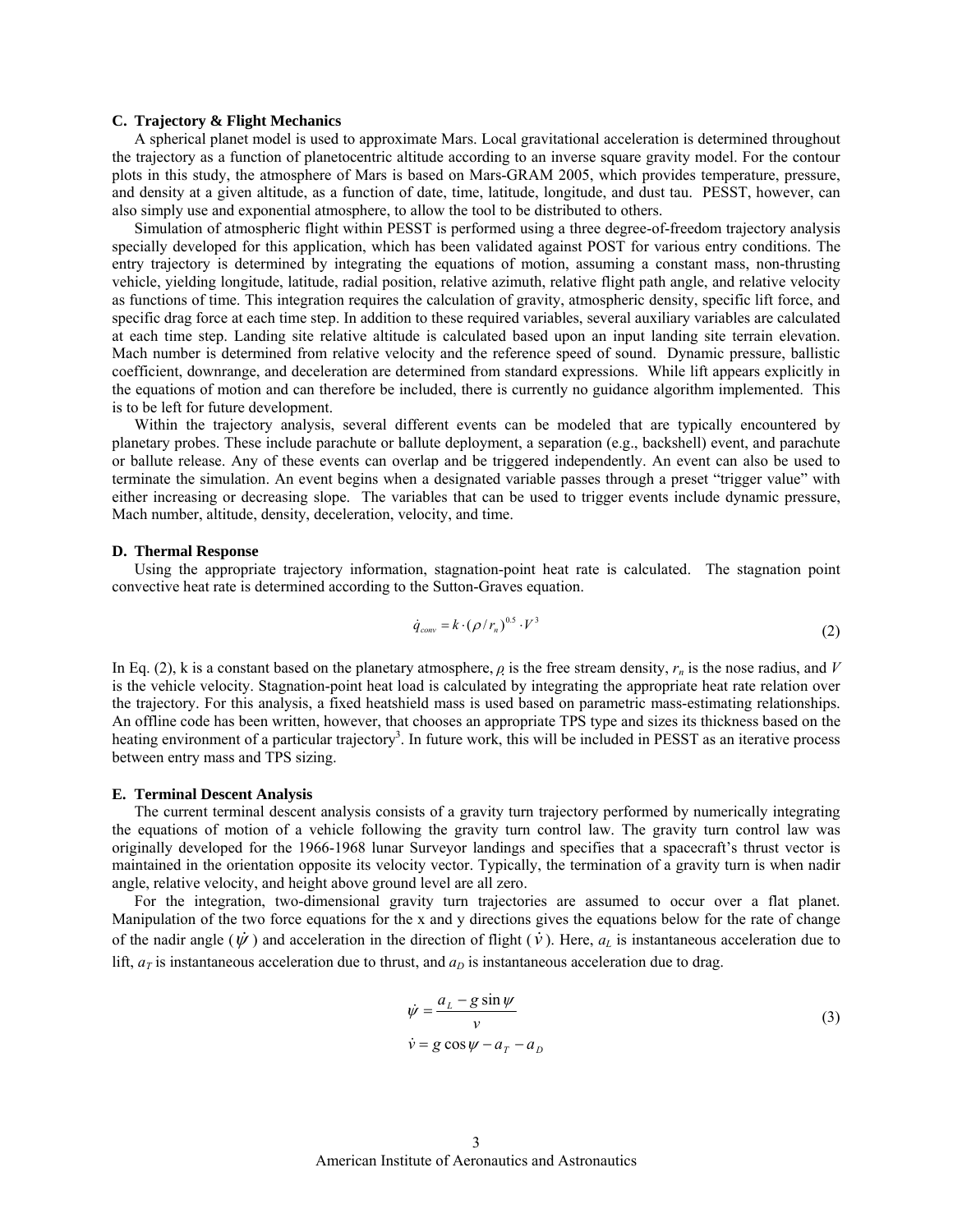A final required relationship is a description of vehicle mass change over time. This is given by the definition of specific impulse, which can be rearranged to give the equation below. Here, *T* is the total thrust of the engines, *Isp* is specific impulse, and  $g_0$  is the reference gravitational constant (9.81 m/s<sup>2</sup>).

$$
\dot{m} = -\frac{T}{g_0 I_{sp}}\tag{4}
$$

#### **F. Weights and Sizing**

 The heatshield, backshell, and parachute masses are all based on parametric mass-estimating relationships, similar to those developed for the Mars Science Laboratory (MSL) rover mission. The heatshield and backshell masses scale with the aeroshell diameter, while the parachute mass scales with the parachute diameter.

## **III. Baseline Entry Configuration and Assumptions**

Figure 2 illustrates the nominal entry timeline modeled in PESST, based on a 1500 kg entry mass. For the nominal case shown, the relative entry velocity is 7000 m/s at a relative flight path angle of -13°. Parachute deployment is triggered by Mach number in this simulation, and occurs at Mach 2.2. Heatshield separation occurs ten seconds later, based on a Mach 0.8 trigger value. Lander separation occurs 20 seconds later, when terminal descent is also initiated. Finally, for the nominal case, the lander touches down at zero velocity at an altitude of nearly 2 km with respect to the MOLA aeroid.



**Figure 2. Baseline Mars EDL events timeline.** 

A single geometry was used in generating the contour plots, based on the Viking-heritage aeroshell, a larger version of which is also being flown on MSL. Figure 3 illustrates the shape and dimensions of the Viking aeroshell. In scaling the aeroshell, the angles given remain constant, while the radii and diameters scale linearly with maximum diameter. The maximum diameter is chosen based on a given entry mass and a constant packing density (entry mass divided by volume). Therefore, ballistic coefficient does not need to be included as an independent parameter, since the configuration and packing densities remain constant. Figure 4 illustrates how the maximum aeroshell diameter varies as a function of entry mass for three values of packing density. The Mars Exploration Rovers represent the maximum **Figure 3. Dimensions of Viking-**



**heritage biconic aeroshell.**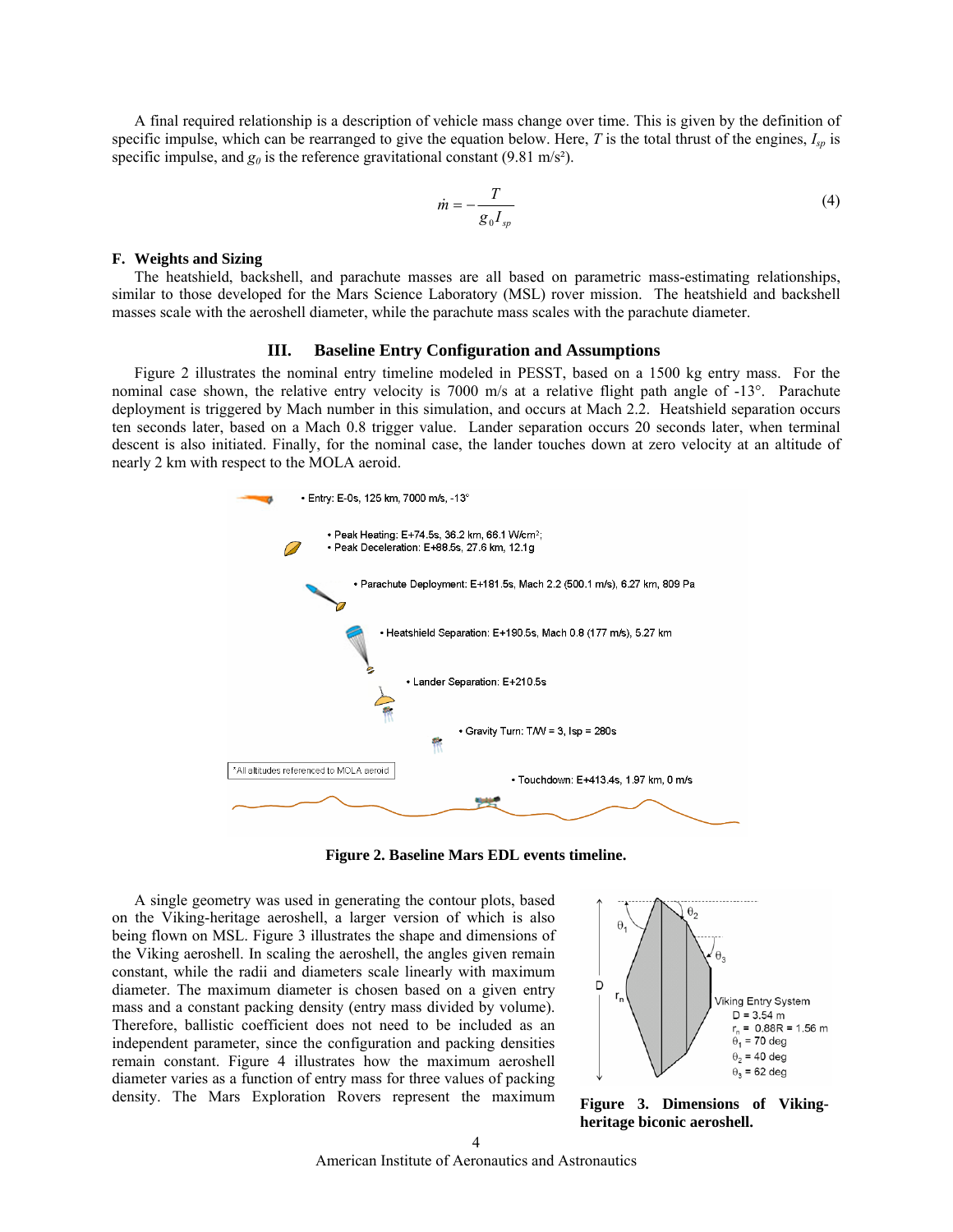constraint on packing density. The value chosen for this analysis is 152.5 kg/m3, based on MSL.



**Figure 4:** Maximum aeroshell diameter as a function of entry mass.

 In addition to the aeroshell geometry, other parameters were held constant in generating the contour plots, and are listed in Table 1. The arrival conditions, arrival date and time, and arrival atmospheric conditions are fixed. Additionally, the size and performance of the parachute are held constant, based on MSL-type values. Finally, conditions pertaining to the EDL event sequence, such as the various triggers, are fixed, as illustrated in Figure 2. These parameters were chosen to represent the maximum capability of a Mars EDL system given current technology, in terms of maximum landed elevation or landed mass capability. In particular, the earliest that terminal descent can be initiated is when the heatshield is released, which can not occur until the entry system has reached subsonic conditions. While terminal descent can be initiated later, Mach 0.8 will result in the maximum possible landed elevation.

 The nominal case presented in Figure 2 is for a ballistic entry – no lift. Lift provides additional control authority during atmospheric entry, and can be used to achieve crossrange, reduced peak deceleration or heat rate, increased downrange, and increased chute deploy altitude (or higher surface elevation, additional mass, timeline margin, etc.). PESST currently has no guidance algorithm for the lifting entries; therefore the L/D in the contour plots represents vertical lift only.

 In general, for a given entry velocity and entry mass, as the flight path angle becomes more shallow, the landed elevation should increase. For the ballistic case, this is true, but when lift is added, lofting can have an effect on the expected trend. Figure 5 plots three trajectories (altitude vs. velocity) with different flight path angles and an L/D of 0.1. The trajectory with a flight path angle of -15° does have a higher landed elevation than the -18° case. When the flight path angle

**Table 1:** Baseline PESST inputs.

| Parameter                   | Value   | Units                   |
|-----------------------------|---------|-------------------------|
| Arrival Latitude            |         | de₫                     |
| Arrival Longitude           |         | deg                     |
| Azimuth                     |         | deg                     |
| <b>Arrival Date</b>         | 10/8/16 | mm/dd/vv                |
| <b>Arrival Time</b>         |         | $12:00:00$   hr:min:sec |
| Dust Tau                    | 155     | <u> !</u>               |
| Mach at Chute Deploy        |         |                         |
| Chute $C_D$                 |         |                         |
| Chute Diameter              |         |                         |
| Terminal Descent Initiation |         | Mach                    |
| Vehicle T/W                 |         |                         |
| Thruster Isp                |         |                         |



**Figure 5. Effect of lofting on entry trajectories with an L/D of 0.1.**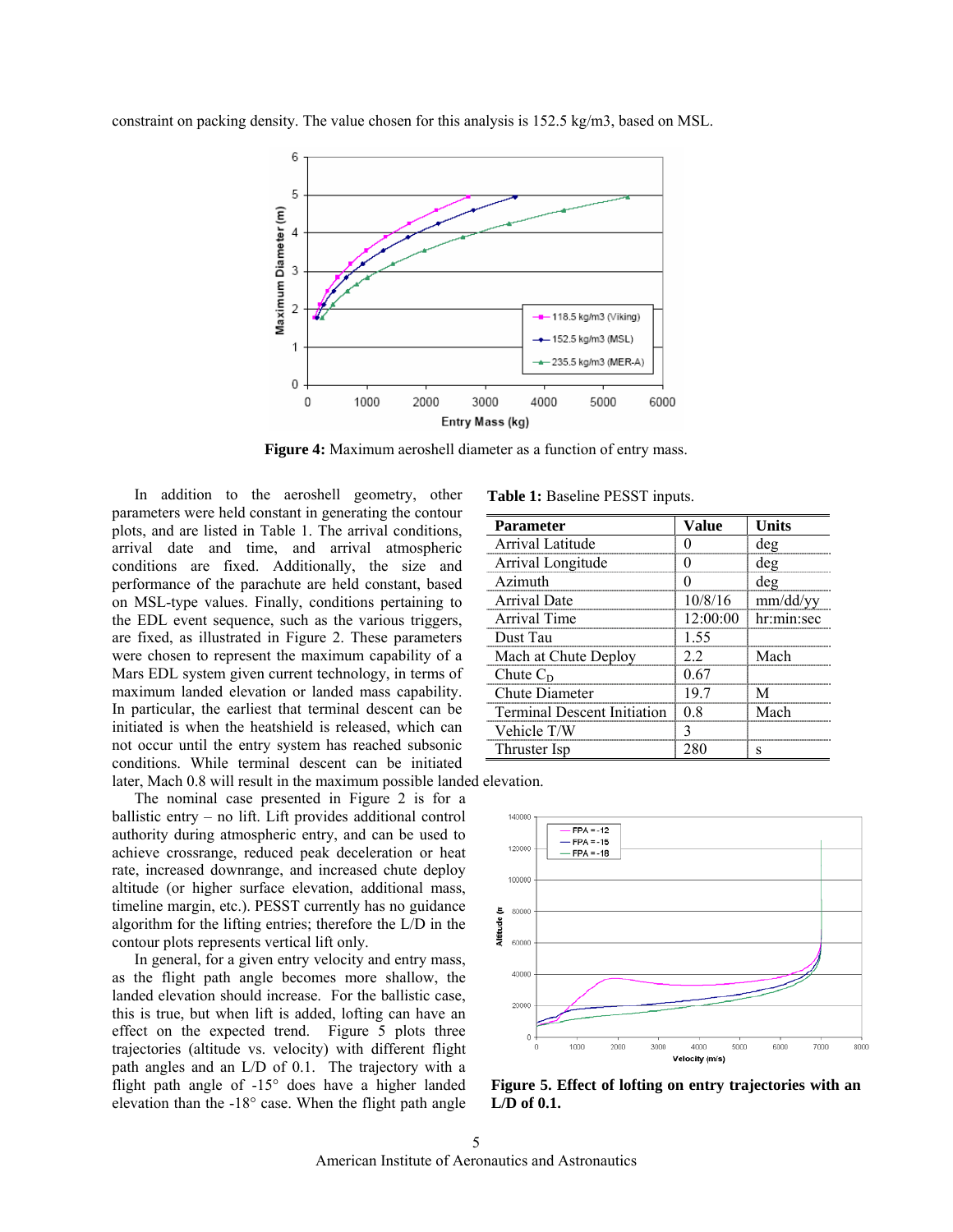is reduced to -12°, however, the landed elevation decreases again due to lofting. Starting at a steep flight path angle, as the angle becomes shallower, the landed elevation increases as expected, but only up to a certain point. As the flight path angle becomes even shallower, lofting begins to become important, and the landed elevation begins to decrease again. This implies the existence of an optimum flight path angle to maximize landed elevation and an additional benefit which guidance could play in a lifting entry. Future work will include guided entries to obtain maximum benefits from introducing lift to the entry vehicle.

## **IV. Results**

The contour plots in the Mars EDL mission design handbook contain information on the following metrics as a function of entry mass, relative entry velocity, relative entry flight path angle, and vertical L/D:

- **Landed Mass**
- Landed Elevation
- Downrange
- Peak Deceleration
- Peak Heat Rate
- Total Heat Load
- Chute Deploy Altitude
- Chute Deploy Dynamic Pressure

 Each set of contours plots a set of performance metrics as a function of entry mass and entry flight path angle, for a given entry velocity and vertical L/D. Figure 6 presents an example set of contour plots, plotting maximum landed elevation in red and landed mass in blue for a ballistic entry. Flight path angle is on the vertical axis and entry mass is on the horizontal axis. Each of the four plots represents a different value of entry velocity, as indicated in the key.

 The white areas on the above plots represent infeasible cases. In this case, these are a result of the trajectory "skipping-out" of the atmosphere at shallow flight path angles. Therefore, this constraint sets the lower boundary on flight path angle. The upper boundary, which does not appear on these plots, would be set by constraints on landed elevation, heating, and/or deceleration. The handbook also contains similar plots for downrange, for deceleration, heat rate and heat load, and for parachute deployment altitude and dynamic pressure. All of the contour plots for the ballistic case are not presented here for conciseness.

 In addition to the ballistic case, the handbook contains plots pertaining to lifting cases. Figure 7 plots contours of landed mass and elevation for a vertical L/D of 0.1. As explained above, the curved shape is a result of the lofted trajectories for shallow flight path angles. Another observation is that the "skip-out" boundary occurs at a steeper flight path angle for a given set of entry parameters when lift is added. The current version of the EDL handbook contains plots for values of L/D up to 0.3.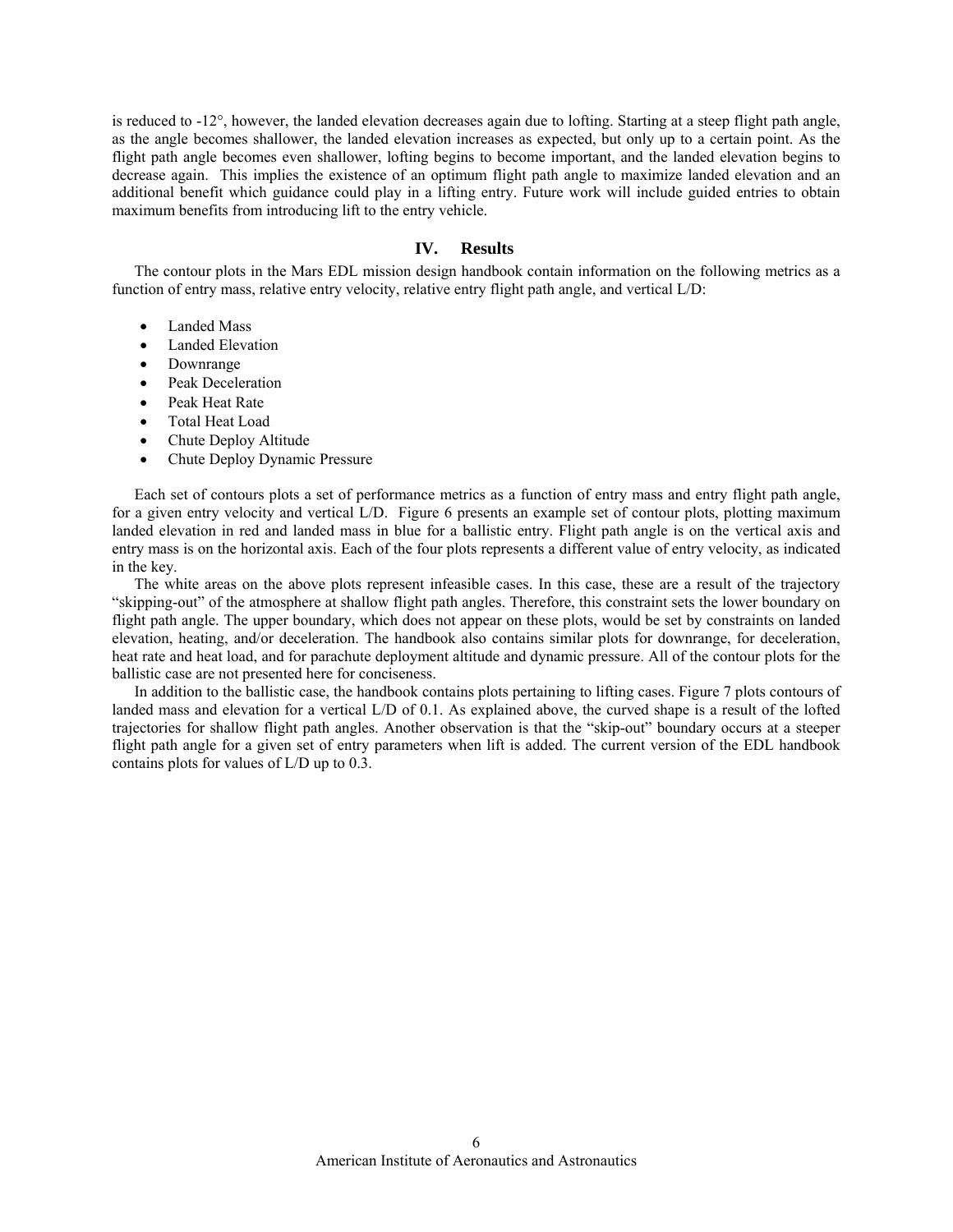

**Figure 6. Contour plots of landed mass and maximum landed elevation for a ballistic entry.**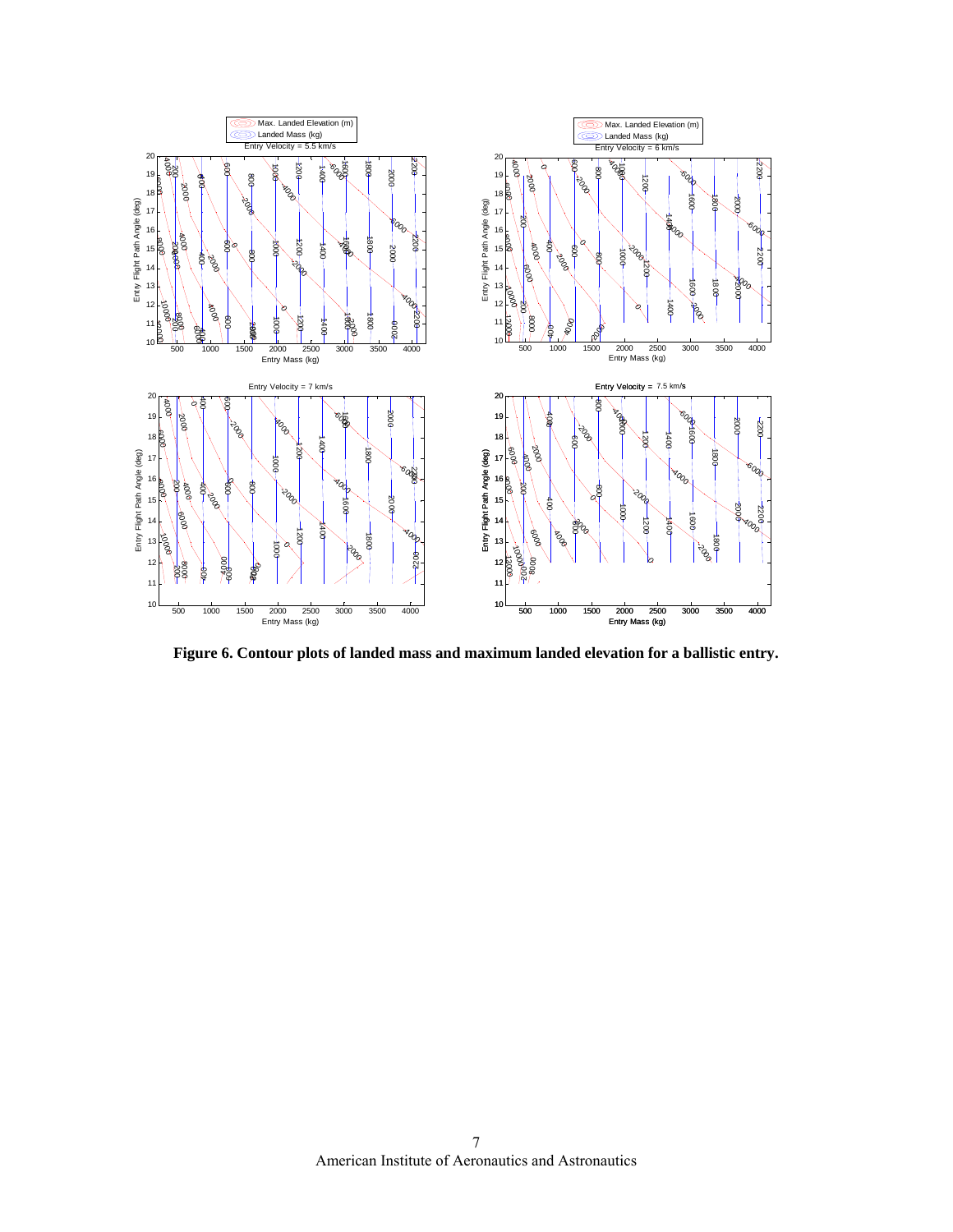

**Figure 7. Contour plots of landed mass and landed elevation for a vertical L/D of 0.1** 

 From the full set of contour plots, the benefit of adding lift to the entry vehicle becomes apparent, as shown in Figure 8. Here, parachute deployment altitude and maximum deceleration are plotted separately, to better illustrate the results. For the baseline 1500 kg entry mass and 7000 m/s entry velocity, increasing vertical L/D from 0 to 0.3 results in an increase in parachute deployment altitude from 4,000 m to 13,000 m and peak deceleration decreasing from 17.5 g's to 13 g's. The increase in parachute deployment altitude can be used to increase the site elevation or to increase the landed mass at a given site elevation.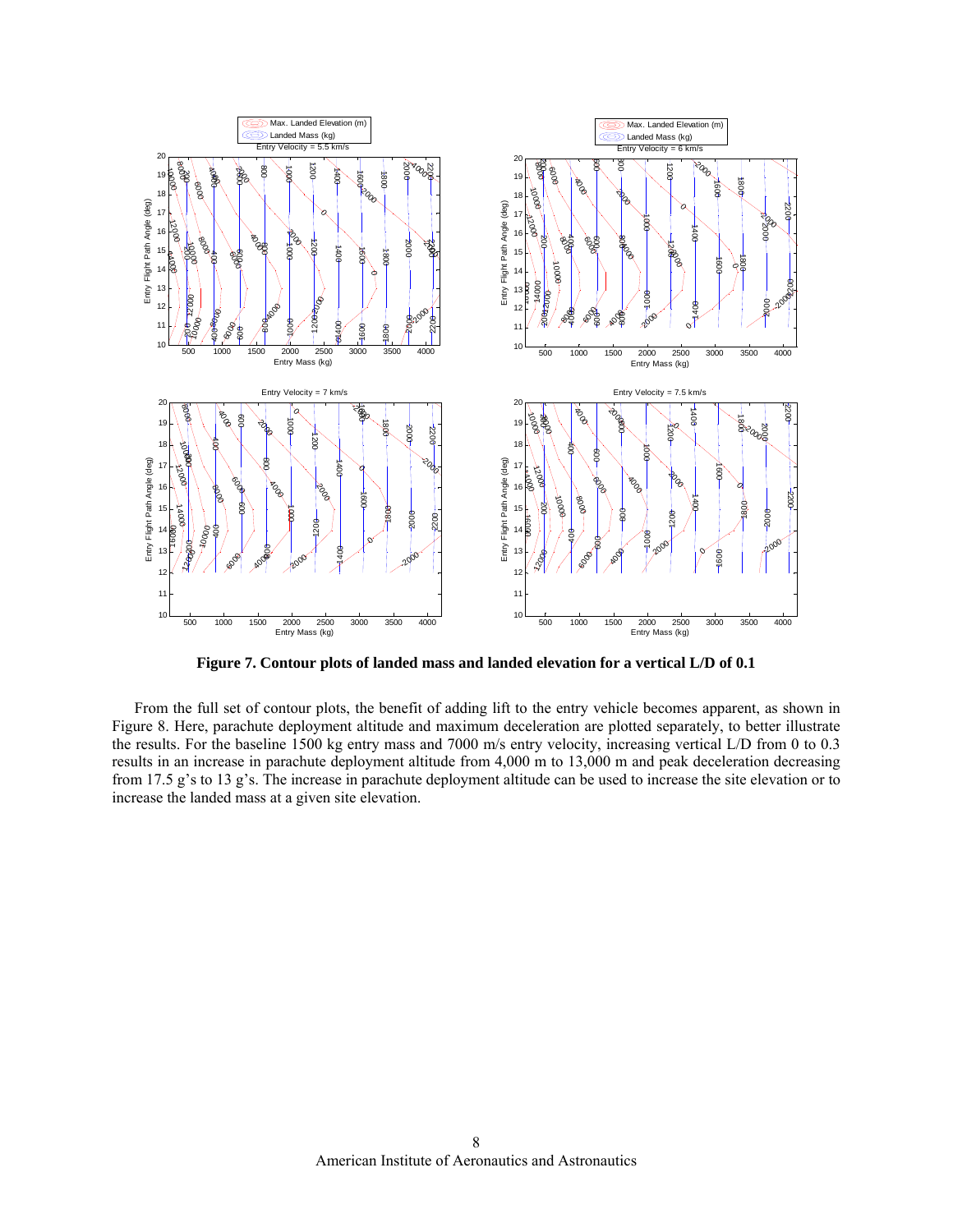

**Figure 8. Benefits of adding vertical lift on parachute deployment altitude and peak deceleration.** 

#### **A. Mission Design Example**

Using the baseline case as a starting point, an example of how the contour plots could be used during conceptuallevel mission studies is illustrated here. In general, the entry velocity is chosen early in the design process, and is based on the interplanetary trajectory. For this example, a relative entry velocity of 7 km/s is used. Next, certain constraints must be set on the system, which are listed in Table 2. These values are based on the limitations of previously flown or currently planned missions<sup>4</sup>.

|  |                |  | Table 2. Mission design example – constraints |
|--|----------------|--|-----------------------------------------------|
|  | on EDL system. |  |                                               |

| <b>Constraint</b>        | Value | Units             |
|--------------------------|-------|-------------------|
| Peak Heat Rate           | 150   | W/cm <sup>2</sup> |
| Total Heat Load          | 3750  | J/cm <sup>2</sup> |
| Peak Deceleration        | 15    | Earth $g$ 's      |
| Chute Deploy Dyn. Press. | 750   | Pа                |

The contour plots can then be used to limit the size of the trade space based on the given constraints. For the ballistic case illustrated, these constraints actually limit the trade space severely, as can be seen in Figure 9 and Figure 10. The grayed out areas represent the areas of the design space that violate one or more of the constraints. From Figure 9, it can be seen that the constraint on peak deceleration eliminates flight path angles greater than approximately 14°, depending on the entry mass. The constraint in integrated heat load eliminates flight path angles less than approximately 11.5°. The peak heat rate constraint, however is not active. From Figure 10, the effect of the dynamic pressure constraint can be seen.

Figure 11 then illustrates these constraints on flight path angle and entry mass superimposed on the contour plot of maximum landed elevation and landed mass. As can be seen, there is a small design space available that meets all of the constraints. Therefore, it can be concluded that to meet the given constraints and for a ballistic entry with an entry velocity of 7 km/s, the maximum possible landed mass is slightly more than 800 kg. This would correspond to an entry mass of about 1700 kg and a flight path angle of -12°, and would result in a maximum landed elevation of about 2 km. Conversely, if a more ambitious landed elevation of 4 km were desired, the maximum landed mass would be slightly less than 600 kg. If a greater landed mass were desired, however, the constraints would either need to be relaxed, or a different entry velocity or value of L/D would need to be considered.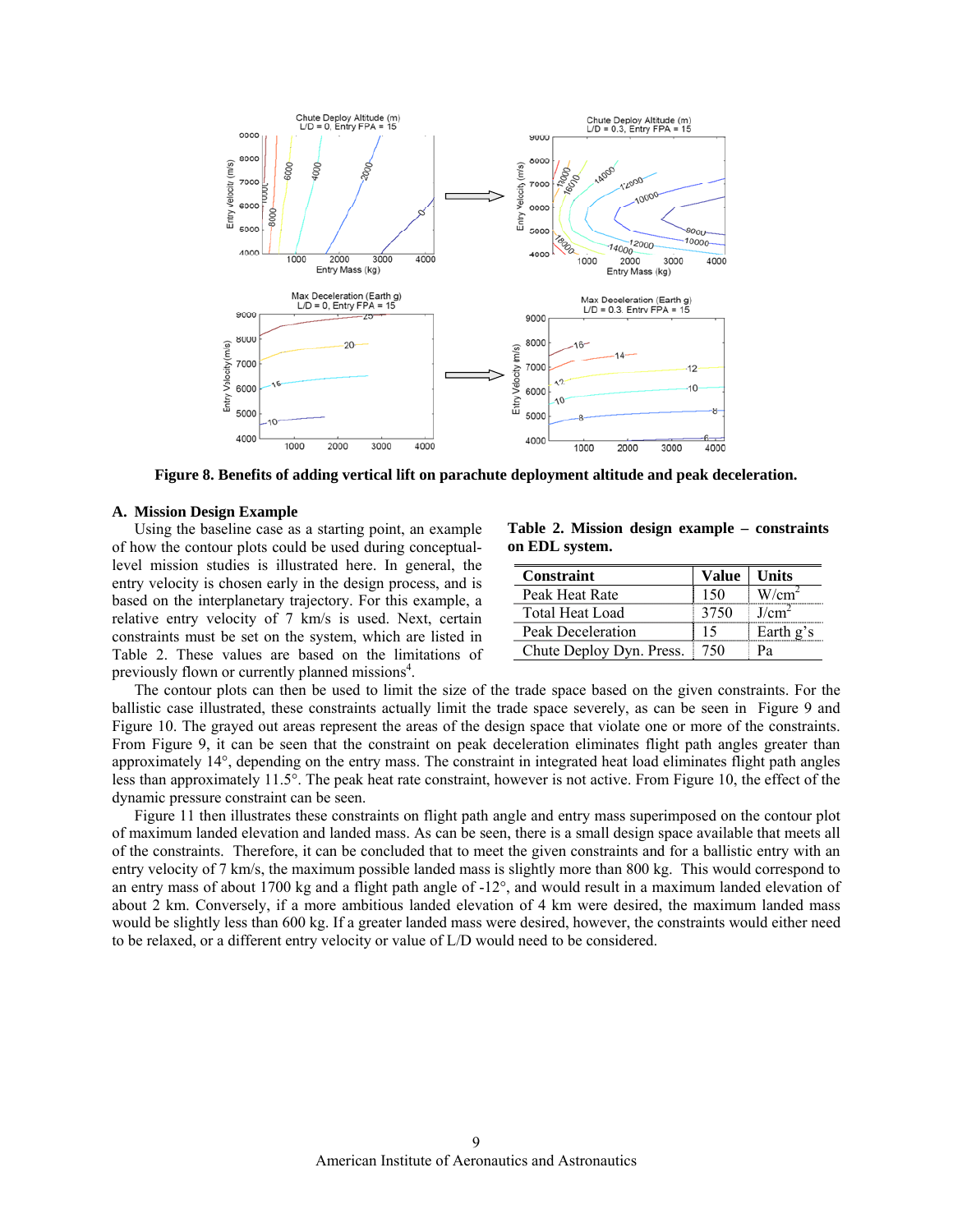

**Figure 9. Limits on EDL design space due to heating and deceleration constraints.** 



**Figure 10. Limits on EDL design space due to chute deploy dynamic pressure constraint.** 



**Figure 11. Available design space for mission design example.** 

## **B. Sensitivity Plots**

In addition to the contour plots presented above, the handbook contains sensitivity charts which help to demonstrate the effect of changing the fixed input parameters on the key output metrics. As presented in Table 1, there are a number of variables that were held constant in generating the pork chop plots. The current mission design handbook only contains pork chop plots as a function of four input variables: entry mass, entry velocity, entry flight path angle, and vertical L/D. It also, however, contains 2-d sensitivity plots of a handful of the output metrics as a function of the following input variables:

- Arrival date and time
- Arrival conditions (latitude, longitude, azimuth)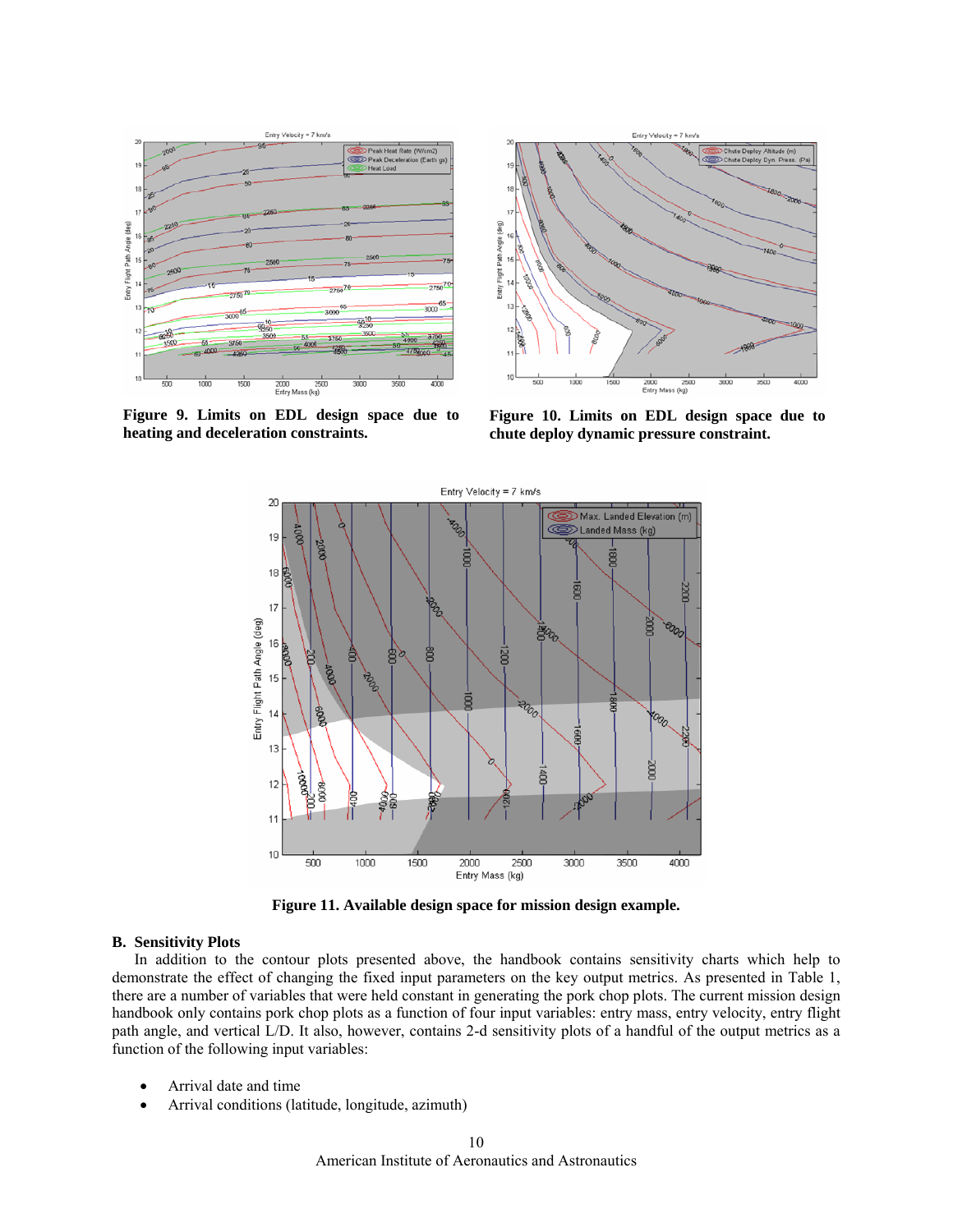- Atmosphere dust tau
- Parachute deployment Mach number trigger
- Parachute diameter and  $C_D$
- Terminal descent initiation Mach number trigger
- Terminal descent engine thrust-to-weight ratio

In the sensitivity plots, all other variables are held constant, while the input variable of interest is varied. In the future, some of these may be added as input variables to the EDL contour plots, while others will remain as inputs to the sensitivity analysis.

 Figure 12 and Figure 13 plot two example sensitivity plots, both varying the terminal descent engine thrust-toweight ratio from 2 to 5 (baseline value is 3). Maximum landed elevation and landed mass are plotted as a function of thrust-to-weight for three different values of entry mass. Unlike with the contour plots, fewer dimensions can be visualized at one time, but it is useful in determining how important the input parameter is and the effect of varying it from its baseline value, at least in one dimension. These figures assume an entry velocity of 7 km/s and an entry flight path angle of -12º.



**Figure 12. Sensitivity plot of maximum landed elevation to vehicle thrust-to-weight.** 



**Figure 13. Sensitivity plot of landed mass to vehicle thrust-to-weight.** 

#### **C. Limitations**

The goal of creating a Mars EDL mission design handbook is to allow for visualization of the EDL design space to easily assess EDL design decisions and implications. It is intended for pre-phase A mission studies and Mars program planning and systems engineering activities. Therefore, it is not intended for us in later detailed design studies. More specifically, the current pork chop plots were generated based on an MSL-type entry configuration and are dependent on MSL-type mass properties for the results. There are also approximations in the specific disciplinary codes, particularly in the trajectory code. The calculated trajectories represent three degree-of-freedom trajectories and can only propagate single-body trajectories. Additionally, TPS sizing is done off-line, so there is no closure between TPS sizing, entry mass, and peak heat rate and total heat load. As explained above, there is no hypersonic guidance algorithm incorporated, so the contour plot represent lofted trajectories with vertical L/D. Finally, the terminal descent phase is based on a simple gravity turn algorithm, and therefore does not include pinpoint landing or other more complicated algorithms that may improve landed accuracy but at the cost of other performance metrics. If these limitations and the above assumptions are kept in mind, however, these contour plots still provide a useful tool for early exploration of the Mars EDL design space, without the need to run timeconsuming analysis.

## **V. Conclusions**

This work has successfully demonstrated that the Mars EDL design space can be visualized as a set of contour plots as a function of a limited number of variables. The addition of the sensitivity plots allows the user of the mission design handbook to understand the consequence of having fixed certain variables, in terms of their effect on the output metrics of interest. The mission design handbook will prove to be a useful tool for pre-phase A Mars